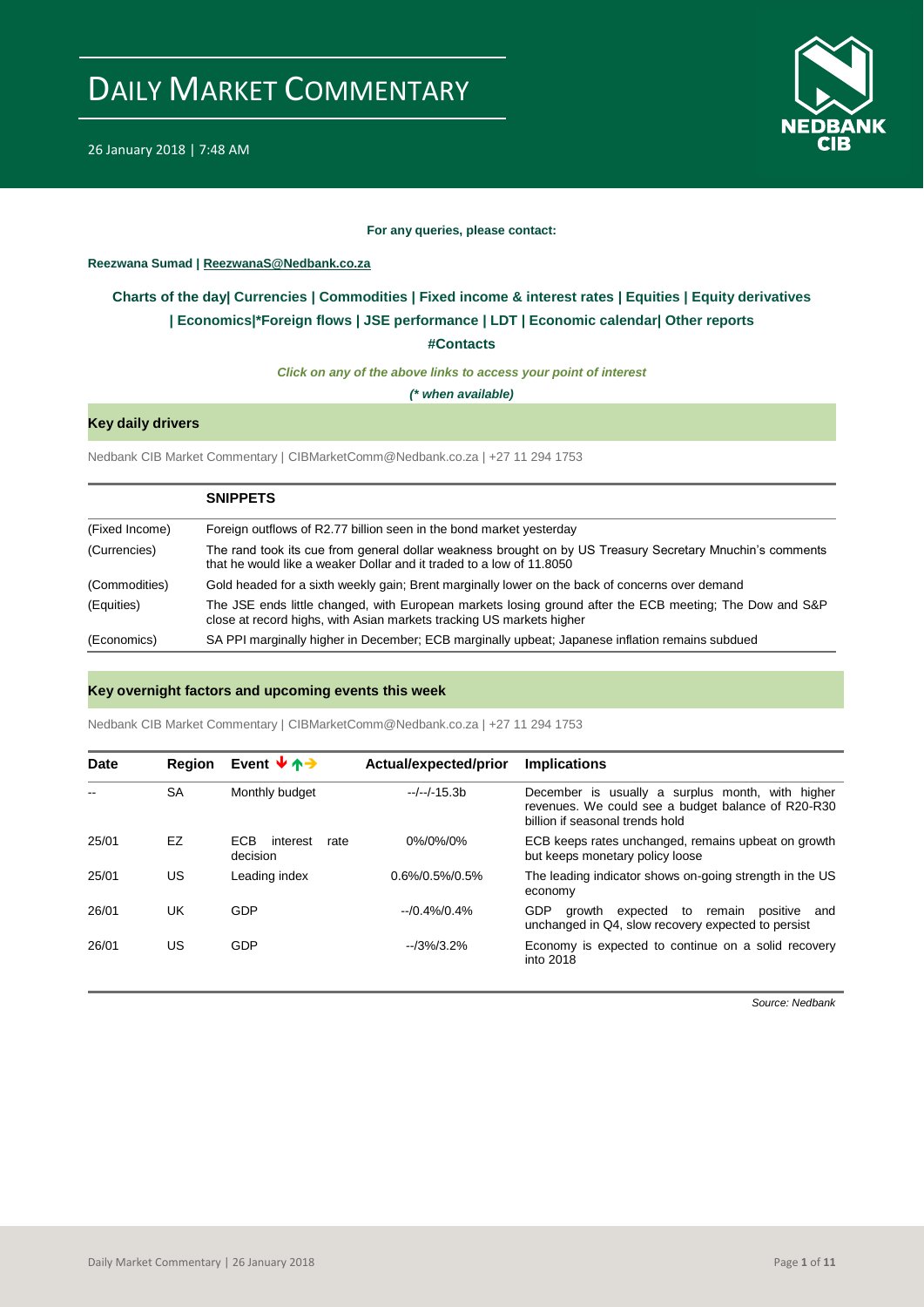

# <span id="page-1-0"></span>**Fixed income and interest rates [back to top](#page-0-0) back to top**

Bond flow sales |+2711 535 4021 | Corporate Money Markets | +2711 535 4007 | Business Bank Money Markets | +2711 535 4006

|                                 |               | Δ              | $\Lambda$        | $\Lambda$  | <b>Month</b> |
|---------------------------------|---------------|----------------|------------------|------------|--------------|
| <b>Bonds</b>                    | Last price    | 1 <sub>d</sub> | <b>MTD</b>       | <b>YTD</b> | trend        |
|                                 | $\frac{0}{0}$ | bps            | bps              | bps        |              |
| R204-0.9 yrs                    | 6.95          | $-0.90$        | $-10.90$         | $-10.90$   | ⊕            |
| R208-3.2 yrs                    | 7.31          | $-0.15$        | $-24.55$         | $-24.55$   | ⊕            |
| R186-8.9 yrs                    | 8.40          | $-0.20$        | $-18.40$         | $-18.40$   | ⊕            |
| R2048-30.1 yrs                  | 9.49          | $-0.20$        | $-22.20$         | $-22.20$   | ⊕            |
| <b>US 10 yr</b>                 | 2.62          | 0.40           | 21.56            | 21.56      | ⇑            |
| <b>UK 10 yr</b>                 | 1.41          | 0.50           | 22.20            | 22.20      | ⇑            |
| German 10 yr                    | 0.61          | 2.40           | 18.50            | 18.50      | ♠            |
| Japan 10 yr                     | 0.08          | $-0.60$        | 3.10             | 3.10       | ♠            |
|                                 |               | Δ              | Δ                | Δ          | <b>Month</b> |
| <b>Money Market</b>             | Last price    | 1 <sub>d</sub> | <b>MTD</b>       | <b>YTD</b> | trend        |
|                                 | %             | bps            | bps              | bps        |              |
| SA repo rate                    | 6.75          | 0.00           | 0.00             | 0.00       | ⇛            |
| SA prime rate                   | 10.25         | 0.00           | 0.00             | 0.00       | ⇛            |
| SA CPI (MTD = previous month)   | 4.70          |                | 10.00            |            | ⇑            |
| SA 3m JIBAR                     | 7.13          | $-0.90$        | $-2.50$          | $-2.50$    | ⊕            |
| SA 3m NCD                       | 7.15          | 0.00           | 0.00             | 0.00       |              |
| SA 6m NCD                       | 7.60          | 5.00           | 0.00             | 0.00       | ⇛            |
| SA 12m NCD                      | 7.93          | 5.00           | 2.50             | 2.50       | ⇑            |
| US 3m LIBOR                     | 1.76          | 0.79           | 6.60             | 6.60       | ⇑            |
| UK 3m LIBOR                     | 0.53          | 0.06           | 0.71             | 0.71       | ⇑            |
| Japan 3m LIBOR                  | $-0.04$       | 0.33           | $-1.28$          | $-1.28$    | ⊕            |
| Source: Bloomberg & Nedbank CIB | Time          |                | 2018/01/26 07:28 |            |              |

|                                  |               | Δ              | Δ                | $\Delta$   | <b>Month</b> |
|----------------------------------|---------------|----------------|------------------|------------|--------------|
| <b>FRAs and Swaps</b>            | Last price    | 1 <sub>d</sub> | <b>MTD</b>       | <b>YTD</b> | trend        |
|                                  | %             | bps            | bps              | bps        |              |
| 3X6 FRA                          | 6.94          | 0.00           | 5.00             | 5.00       | ⇑            |
| 6X9 FRA                          | 6.86          | 0.00           | 4.00             | 4.00       | ⇑            |
| 9X12 FRA                         | 6.74          | 0.00           | $-5.00$          | $-5.00$    | ⇩            |
| <b>18X21 FRA</b>                 | 6.92          | 0.00           | $-6.00$          | $-6.00$    | ⇩            |
| SA 2yr Swap                      | 6.91          | 0.53           | $-2.59$          | $-2.59$    | ⇩            |
| SA 3yr Swap                      | 7.04          | 0.28           | $-1.41$          | $-1.41$    | ⇩            |
| SA 5yr Swap                      | 7.33          | $-0.50$        | $-0.50$          | $-0.50$    | ⊕            |
| SA 10yr Swap                     | 7.87          | $-1.00$        | $-5.50$          | $-5.50$    | ⊕            |
| SA 15yr Swap                     | 8.09          | $-2.00$        | $-7.50$          | $-7.50$    | ⊕            |
|                                  |               | $\mathbf{v}$   | $\Lambda$        | $\Lambda$  | <b>Month</b> |
| <b>Spreads</b>                   | Last price    | 1 <sub>d</sub> | <b>MTD</b>       | <b>YTD</b> | trend        |
|                                  | $\frac{0}{0}$ | bps            | bps              | bps        |              |
| 2v10v                            | $-0.96$       | 1.53           | 2.91             | 2.91       | ⇑            |
| 3v10v                            | $-0.83$       | 1.28           | 4.09             | 4.09       | ⇑            |
| R186-R204                        | 1.45          | 0.70           | $-7.50$          | $-7.50$    | ⊕            |
| R2048-R186                       | 1.09          | 0.00           | $-3.80$          | $-3.80$    | ⊕            |
| 5y-R186                          | $-1.08$       | $-0.30$        | 17.90            | 17.90      | ⇑            |
| 10y-R186                         | $-0.53$       | $-0.80$        | 12.90            | 12.90      | ⇑            |
| 15y-R186                         | $-0.32$       | $-1.80$        | 10.90            | 10.90      | ⇑            |
| SA 5yr CDS spread - basis points | 145.00        | 0.50           | $-12.00$         | $-12.00$   | ⊕            |
| Source: Bloomberg & Nedbank CIB  | Time          |                | 2018/01/26 07:28 |            |              |

### **US 10 year yield**

### **SA 10 year yield**



*Source: Bloomberg, Nedbank*

*Source: Bloomberg, Nedbank*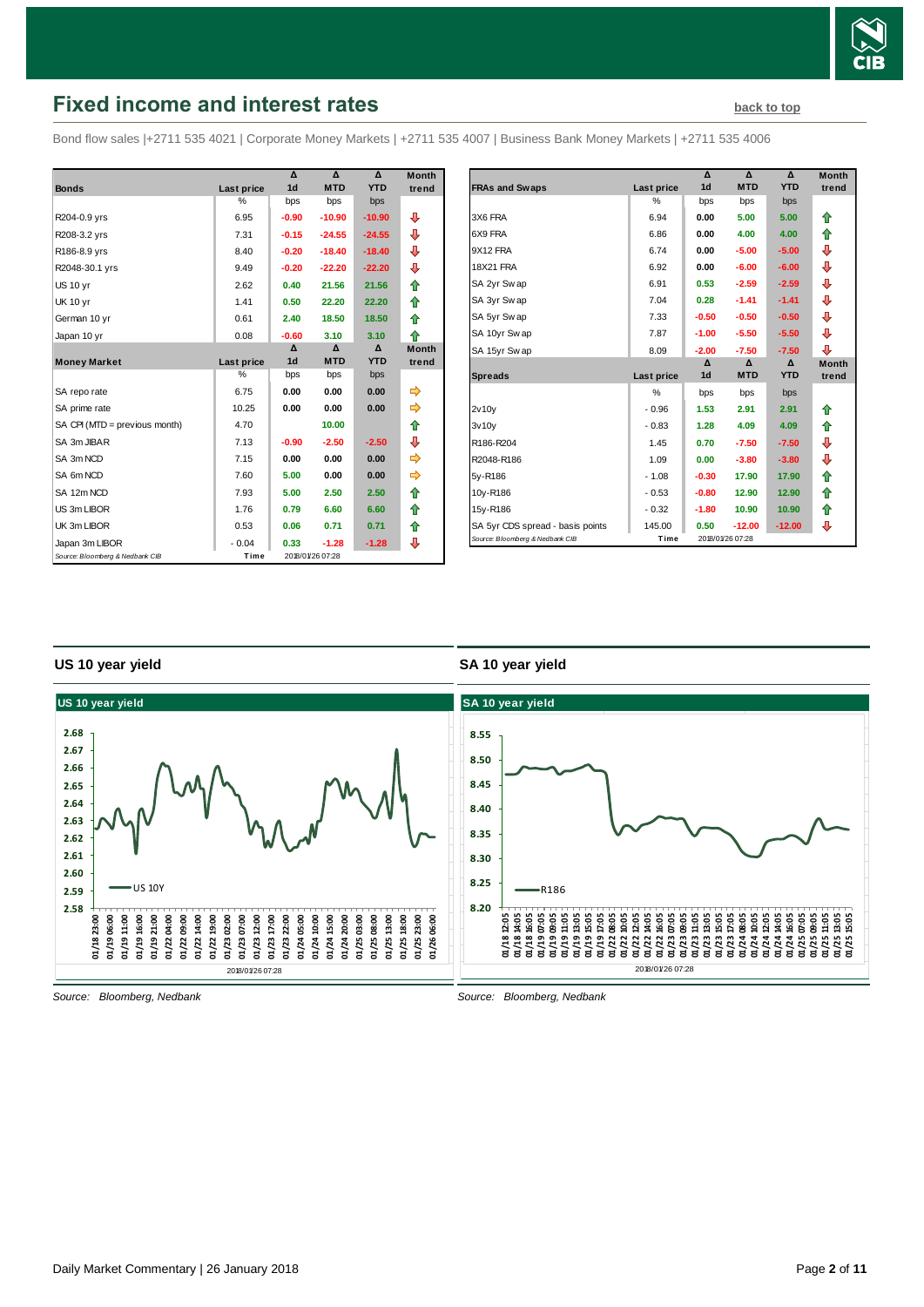

## <span id="page-2-0"></span>**Currencies [back to top](#page-0-0)**

Business Banking FX | +27 11 535 4003 | Corporate FX | +2711 535 4002 | Institutional FX | +2711 535 4005

- The local unit kicked off the day trading below 11.90's. Early morning trading found importers start to take advantage of the weaker dollar levels. The rand peaked at 11.9450 on the back of the demand, but spent the rest of the day retracing. The rand took its cue from general dollar weakness brought on by US Treasury Secretary Mnuchin's comments that he would like a weaker Dollar and it traded to a low of 11.8050, closing the local session around the 11.84 level. The overnight session saw the rand extend its gains towards the 11.8000 mark, but this morning the Dollar has retraced somewhat across the board, and we open slightly weaker at 11.9125. EURZAR opens at 14.7950 and GBPZAR opens at 16.8825.
- International markets had a rollercoaster day, early in the day the majors seemed to continue to gain traction against the dollar as the Euro touched 1.2535, Sterling touched 1.4346 and Yen a best level of 108.60. This move across the major currencies seemed to be halted, by President D Trump's comments "that he wanted a stronger dollar" and that Mnuchin's were taken out of context. This finds the Euro, Sterling and Yen all open softer this morning at 1.2418, 1.4169 and 109.46 respectively. Gold currently trading \$6 weaker this morning, at \$1351.
- On the data front we have UK GDP numbers, US Core PCE with no local data expected on the day.
- Possible trading range: 11.7500- 12.0500



*\*Please note that the sign on the % change reflects the change on the headline number. The narrative indicates the trend direction over the month. For trade in any of these currencies, contact our FX dealing desks*

### **USDZAR**



*Source: Bloomberg, Nedbank*

**EUR/USD**



*Source: Bloomberg, Nedbank*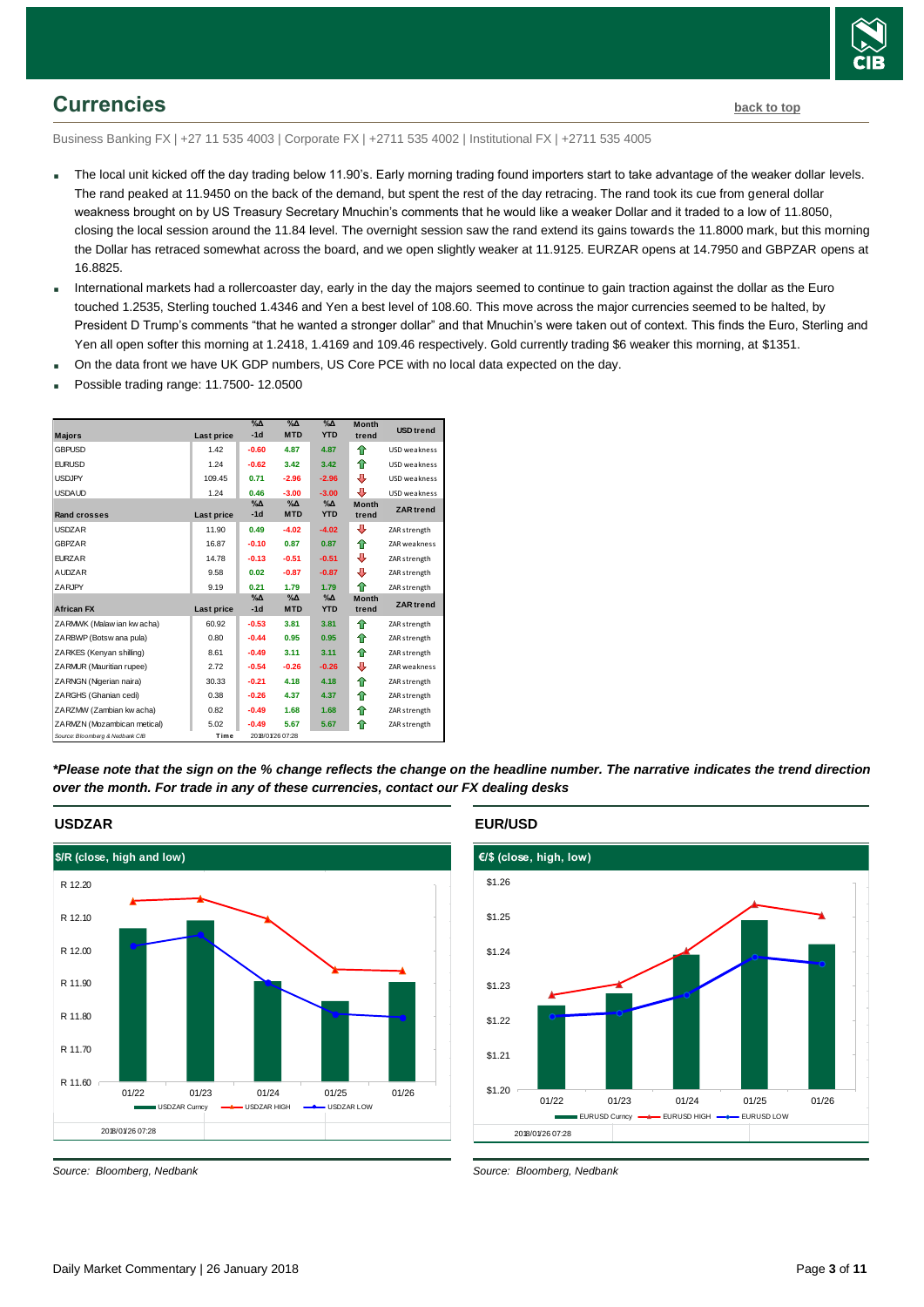

## <span id="page-3-0"></span>**Commodities [back to top](#page-0-0)**

Nedbank CIB Market Commentary | CIBMarketComm@Nedbank.co.za | +27 11 294 1753| +27 11 535 4038

- Gold heads for sixth weekly gain in seven, while dollar steadies after President Donald Trump says he favors a strong greenback, following Treasury Secretary Steven Mnuchin's endorsement of a weaker U.S. currency. Bullion for immediate delivery +0.26% to \$1,351.97. Silver +0.7% to \$17.4128/oz, Platinum +0.3% to \$1,016.30/oz; up for seventh week, longest run of gains since Aug. 2013, Palladium heads for second weekly decline. Zinc retreats from highest since 2007 as industrial metals take breather and dollar's decline stalls. LME index is around best mark since 2013.
- Oil prices lower as dollar halted its slide and as crude market fundamentals are expected to weaken in the near future. U.S. oil production is expected to hit 10 million barrels per day soon, reaching 9.88 million barrels per day last week.

Source: Bloomberg

| <b>Commodities</b>              | Last price | $\%$ $\Delta$<br>$-1d$ | $\%$ $\Delta$<br><b>MTD</b> | $\%$ $\Delta$<br><b>YTD</b> | <b>Month</b><br>trend |
|---------------------------------|------------|------------------------|-----------------------------|-----------------------------|-----------------------|
| Brent near future (\$)          | 70.18      | $-0.34$                | 4.95                        | 4.95                        | ⇑                     |
| WTI crude (\$)                  | 65.32      | $-0.29$                | 8.11                        | 8.11                        | ⇑                     |
| Gold spot (\$)                  | 1 351.68   | $-0.82$                | 3.75                        | 3.75                        | ⇑                     |
| Platinum spot (\$)              | 1 012.63   | $-1.35$                | 9.09                        | 9.09                        | ⇑                     |
| SA w hite maize spot (R)        | 1880.00    | 0.86                   | $-1.05$                     | $-1.05$                     | J                     |
| Source: Bloomberg & Nedbank CIB | Time       |                        | 2018/01/26 07:28            |                             |                       |

### **SA white maize**



*Source: Bloomberg, Nedbank*

### **Brent Crude vs West Texas Intermediate**



*Source: Bloomberg, Nedbank*

### **Platinum vs Gold**



*Source: Bloomberg, Nedbank*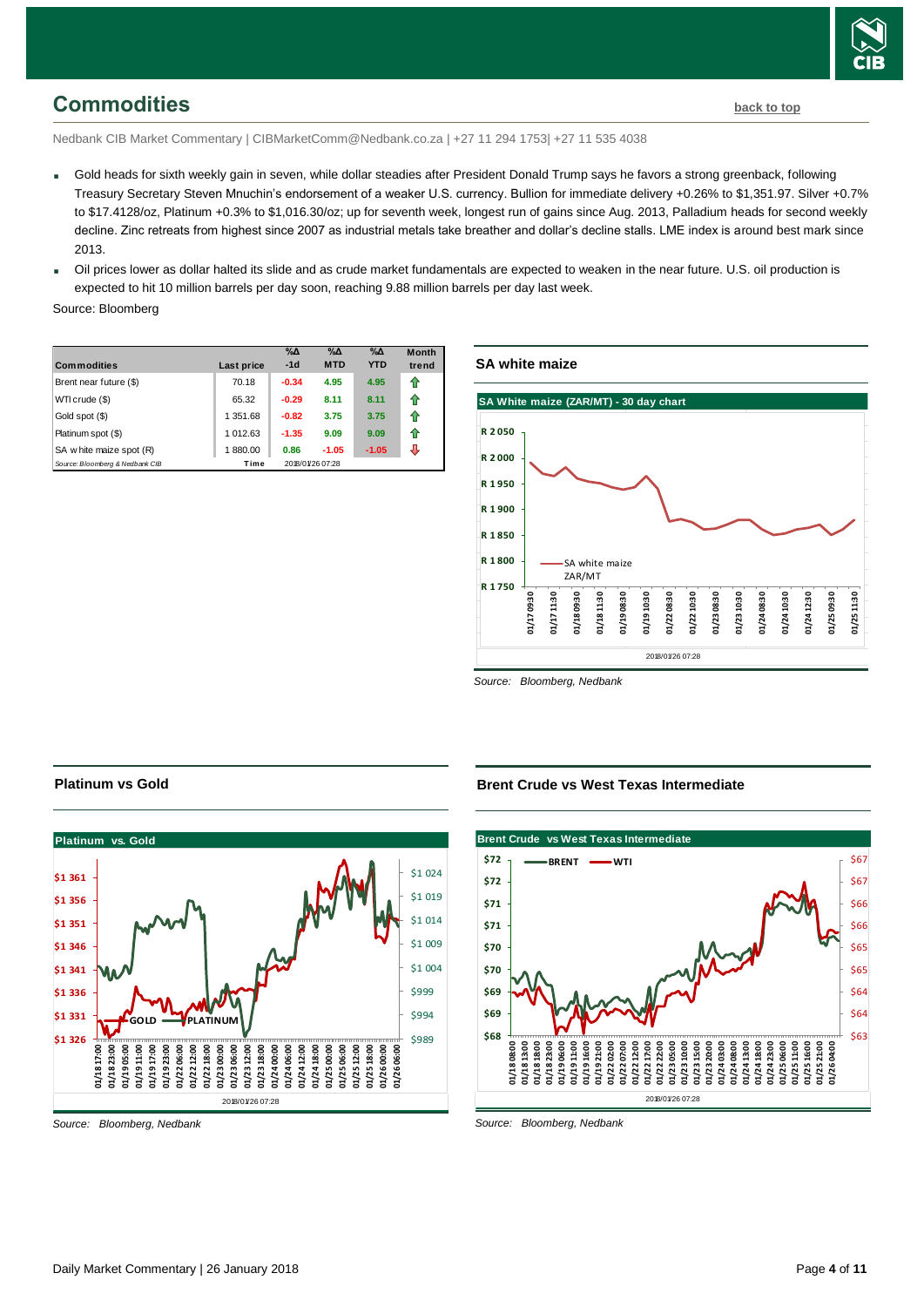

### <span id="page-4-0"></span>**Equities [back to top](#page-0-0)**

Cash equities | +2711 535 4030/31

### **South Africa**

- The Top40 ended the day little changed, down 0.03% to close at 54558. Naspers was biggest drag on the Top40 losing 1.41%, while banks and industrial stocks outperformed. . Kumba Iron Ore outperformed in the mining space, adding 7.13%, after releasing a sold production and sale report. Amplats production numbers were in line with expectations, but eased lower into to close after spending most of the day in positive territory. In other, corporate results, Adapit Holdings gained 5.24% after reporting a 46% increase in turnover for the six months to December 2017.
- The value traded at the close was R31.8 billion and the ZAR was trading at 11.87 vs the dollar.

### **UK/Europe**

 European markets were little changed in the morning session, but closed lower, after the ECB left rates and asset purchases unchanged. Mario Draghi reiterated that there would be little chance of rate hikes in 2018, with concerns over exchange rate volatility dominating the press conference. The Euro rose against the dollar, adding further pressure to exporters. In London, Rolls-Royce and British American Tobacco fell more than 2% while on the upside, Smith & Nephew and retailer Next rose 4.1% and 3.1% respectively following broker upgrades. In Germany, Software AG tumbled 8.9% after its fourth quarter results missed estimates. The DAX lost 0.87%, the CAC40 declined 0.25% and the FTSE100 fell 0.36%.

### **USA**

 US markets ended Thursday's session mostly firmer, with both the S&P500 and the Dow closing at fresh record highs, while the Nasdaq ended marginally lower, down 0.05%. The dollar saw its biggest one day drop in seven months after Donald Trump said in an interview in Davos that he ultimately wants the dollar to be strong. Biogen Inc rose 2.09% after their results beat estimates, while Ford Motor Co declined 3.98% after posting a lower than expected quarterly profit. In extended trading, Intel rallied 2.45% after their results and Starbucks dipped 3.6% after their update. The Dow added 0.54% and the S&P500 added 0.06%.

### **Asia**

 Asian markets are trading firmer this morning, taking their lead from the strong close in the US last night. In Japan, exporters rose, supported by a stronger dollar. Fujitsu gained more than 2% after announcing they were in talks to sell their mobile phone business. Property and IT stocks lead Hong Kong stocks higher, heading for their seventh straight week of gains. Tencent was up 2.5%. The Australian market is closed today for the Australia day holiday. New Zealand stocks eased lower, weighed by healthcare and dairy stocks.

| <b>Developed Markets</b>        | Last price    | $\sqrt{6\Lambda}$<br>$-1d$ | $\%$ $\Delta$<br><b>MTD</b> | $\%$ $\Delta$<br><b>YTD</b> | <b>Month</b><br>trend |
|---------------------------------|---------------|----------------------------|-----------------------------|-----------------------------|-----------------------|
|                                 |               |                            |                             |                             |                       |
| Dow Jones                       | 26 392.79     | 0.54                       | 6.77                        | 6.77                        | ⇑                     |
| Nasdag                          | 7411.16       | $-0.05$                    | 7.36                        | 7.36                        | ⇑                     |
| S&P 500                         | 2839.25       | 0.06                       | 6.20                        | 6.20                        | ⇑                     |
| DJ Eurostoxx 50                 | 3 630.15      | $-0.36$                    | 3.60                        | 3.60                        | ♠                     |
| <b>DAX</b>                      | 13 298.36     | $-0.87$                    | 2.95                        | 2.95                        | 合                     |
| CAC                             | 5481.21       | $-0.25$                    | 3.17                        | 3.17                        | ♠                     |
| <b>FTSE</b>                     | 7 615.84      | $-0.36$                    | $-0.94$                     | $-0.94$                     | ⊕                     |
| ASX200                          | 6 050.02      | $-0.08$                    | $-0.25$                     | $-0.25$                     | ⊕                     |
| Nikkei 225                      | 23 626.78     | $-0.18$                    | 3.79                        | 3.79                        | ⇑                     |
| <b>MSCI World</b>               | 2 2 3 4 . 3 8 | 0.09                       | 6.22                        | 6.22                        | ♠                     |
|                                 |               | %Δ                         | %Δ                          | $\%$ $\Delta$               | <b>Month</b>          |
| <b>Emerging Markets</b>         | Last price    | $-1d$                      | <b>MTD</b>                  | <b>YTD</b>                  | trend                 |
| Hang Seng                       | 33 083.80     | 1.31                       | 10.58                       | 10.58                       | ⇑                     |
| Shanghai                        | 3 5 64.63     | 0.46                       | 7.78                        | 7.78                        | ⇑                     |
| <b>Brazil Bovespa</b>           | 83 680.00     | 3.72                       | 9.53                        | 9.53                        | ⇑                     |
| India - NSE                     | 36 050.44     | $-0.31$                    | 5.85                        | 5.85                        | ⇑                     |
| <b>Russia Micex</b>             | 2 3 2 0.0 3   | 0.57                       | 9.97                        | 9.97                        | ⇑                     |
| <b>MSCI</b> Emerging            | 1 263.45      | 0.37                       | 9.06                        | 9.06                        | ♠                     |
|                                 |               | %∆                         | %Δ                          | $\%$ $\Delta$               | <b>Month</b>          |
| <b>SA Indices</b>               | Last price    | $-1d$                      | <b>MTD</b>                  | <b>YTD</b>                  | trend                 |
| <b>JSE All Share</b>            | 61 684.77     | 0.10                       | 3.66                        | 3.66                        | ⇑                     |
| Top 40                          | 54 558.02     | $-0.03$                    | 3.85                        | 3.85                        | ⇑                     |
| Resi 10                         | 38 558.05     | 0.39                       | 6.24                        | 6.24                        | ⇑                     |
| Indi 25                         | 81 812.72     | $-0.59$                    | 3.45                        | 3.45                        | ♠                     |
| Fini 15                         | 18 404.48     | 1.16                       | 2.97                        | 2.97                        | ⇑                     |
| Source: Bloomberg & Nedbank CIB | Time          |                            | 2018/01/26 07:28            |                             |                       |

**Short-term performance of SA equity indices**



*Source: Bloomberg, Nedbank*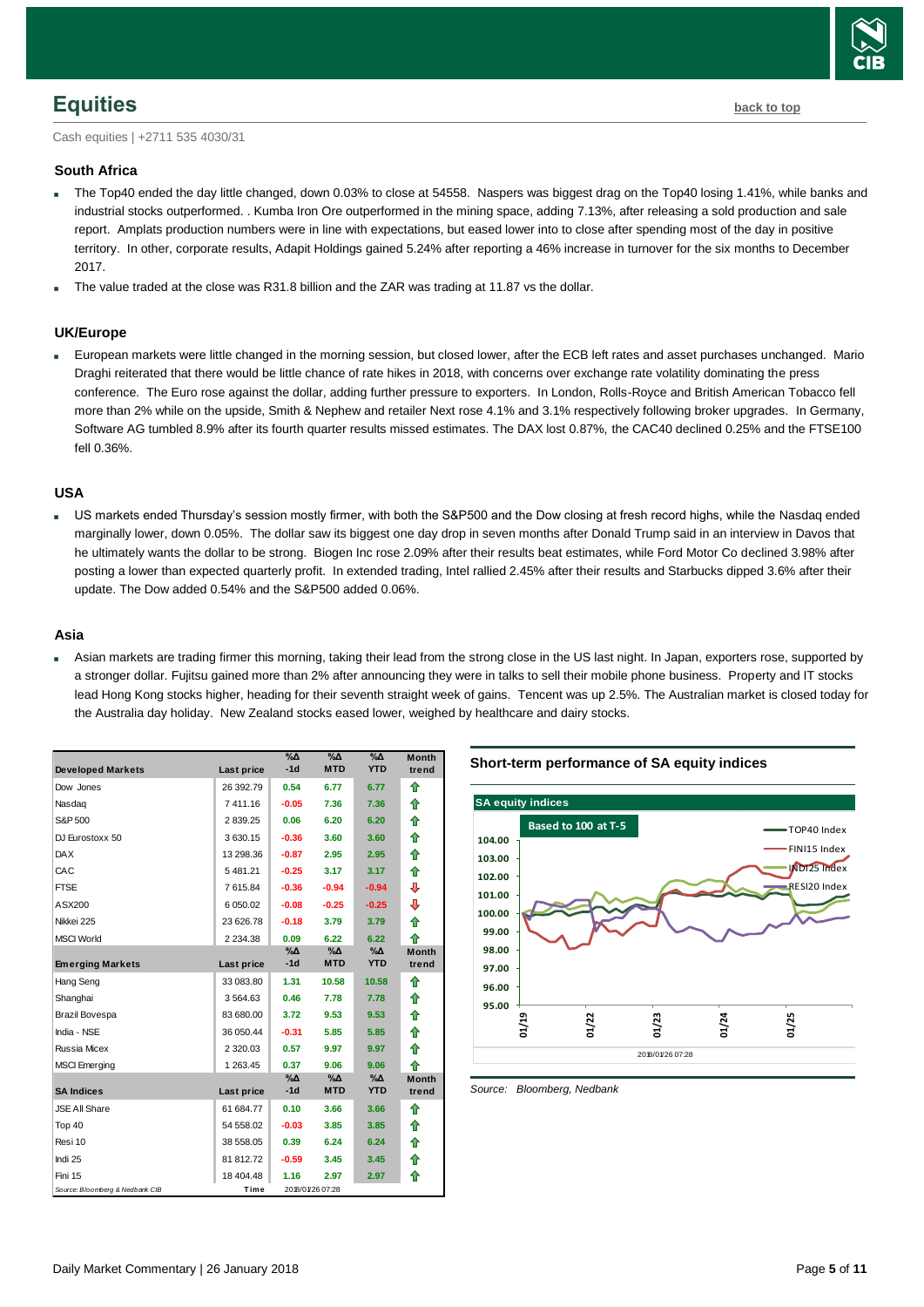# <span id="page-5-0"></span>**Last day to trade back to the contract of the contract of the contract of the contract of the contract of the contract of the contract of the contract of the contract of the contract of the contract of the contract of t**

Susan Correia [| Scorreia@Nedbankcapital.co.za](mailto:Scorreia@Nedbankcapital.co.za) | +27 11 295 8227

| Share code  | Share name                 | Dividend / interest rate      |
|-------------|----------------------------|-------------------------------|
| 30 Jan 2018 |                            |                               |
| <b>BDM</b>  | Buildmax Ltd               | Scheme of arrangement @ 15cps |
| <b>NPKP</b> | Nampak Ltd 6% Pref         | dividend $\omega$ 6cps        |
| NPP1        | Nampak Ltd 6.5% Pref       | dividend $@6.50cps$           |
| <b>PFB</b>  | Premier Fishing Brands Ltd | dividend $@$ 15cps            |
| <b>PFG</b>  | Pioneer Foods Group Ltd    | dividend $\omega$ 260cps      |
| TON         | <b>Tongaat Hulett Ltd</b>  | dividend $@$ 100cps           |

*Source: JSE*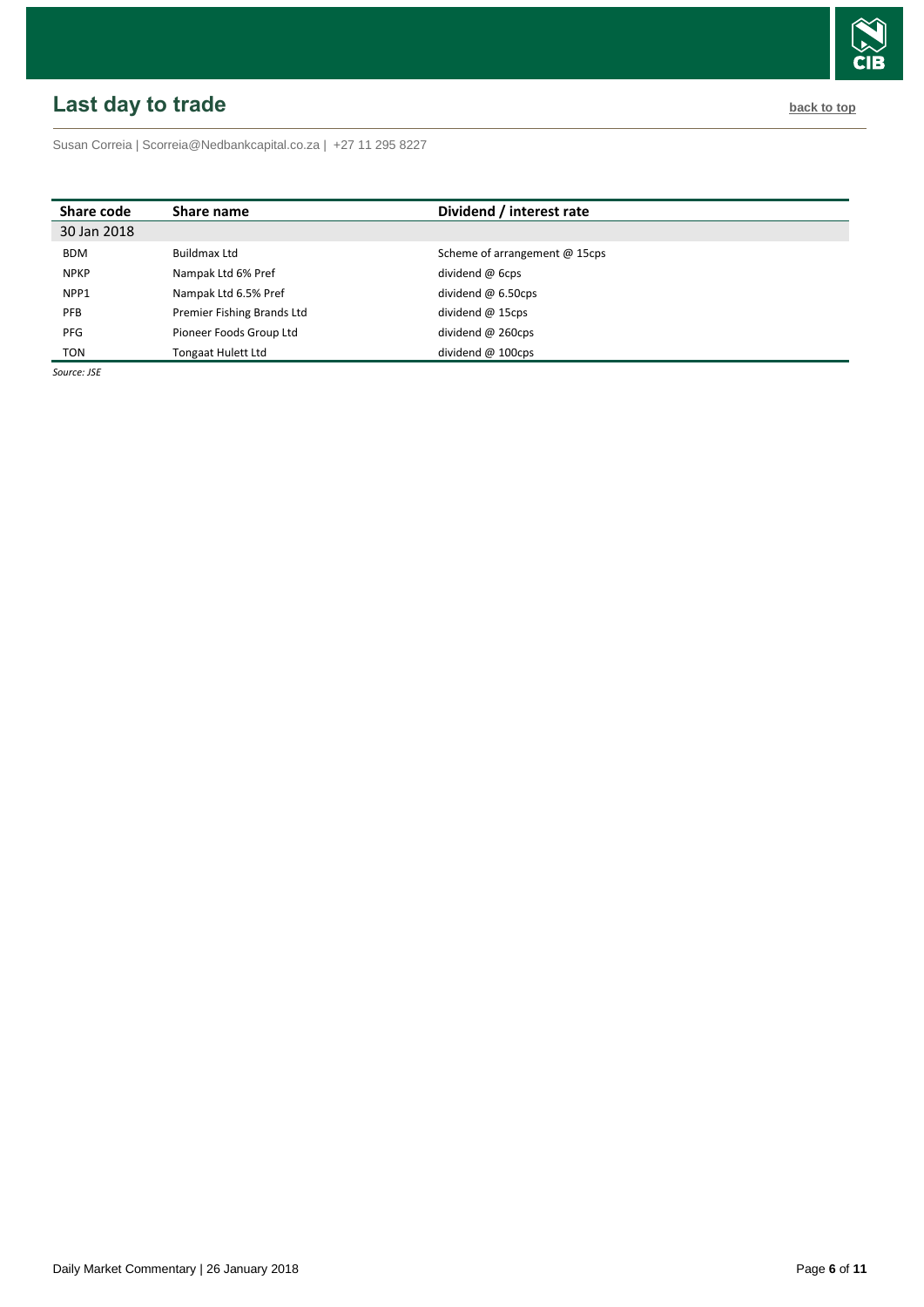# **JSE performance [back to top](#page-0-0) back to top**

Nedbank CIB Market Commentary | CIBMarketComm@Nedbank.co.za | +27 11 294 1753

| <b>Top40 constituents</b>               | Last price | %Δ<br>-1d | %Δ<br>MTD        | $\overline{\mathsf{A}}$<br><b>YTD</b> | Month<br>trend |
|-----------------------------------------|------------|-----------|------------------|---------------------------------------|----------------|
| AGL: Anglo American Plc                 | 294.51     | $-1.17$   | 15.21            | 15.21                                 | ⇑              |
| ANG: Anglogold Ashanti Ltd              | 140.05     | 0.73      | 8.89             | 8.89                                  | ⇑              |
| APN: Aspen Pharmacare Holdings Lt       | 257.00     | $-0.58$   | $-7.39$          | $-7.39$                               | ⊕              |
| <b>BGA: Barclays Africa Group Ltd</b>   | 185.41     | $-0.04$   | 1.88             | 1.88                                  | ⇑              |
| <b>BID: Bid Corp Ltd</b>                | 273.10     | $-1.05$   | $-9.27$          | -9.27                                 | ⇩              |
| BIL: Bhp Billiton Plc                   | 266.25     | $-0.28$   | 6.27             | 6.27                                  | ⇑              |
| BTI: British American Tobacco Plc       | 829.74     | $-2.59$   | 0.03             | 0.03                                  | ⇑              |
| <b>BVT: Bidvest Group Ltd</b>           | 241.07     | 5.05      | 10.54            | 10.54                                 | ⇑              |
| CFR: Financiere Richemont-Dep Rec       | 111.76     | $-1.12$   | 0.01             | 0.01                                  | ⇑              |
| CPI: Capitec Bank Holdings Ltd          | 1 069.30   | 3.41      | $-2.61$          | $-2.61$                               | ⊕              |
| DSY: Discovery Ltd                      | 183.50     | 1.41      | $-1.34$          | $-1.34$                               | ⊕              |
| FFA: Fortress Reit Ltd-A                | 17.94      | 1.64      | $-3.34$          | $-3.34$                               | ⊕              |
| FFB: Fortress Reit Ltd-B                | 33.60      | $-3.17$   | $-20.38$         | $-20.38$                              | ⊕              |
| <b>FSR: Firstrand Ltd</b>               | 71.43      | 1.36      | 6.22             | 6.22                                  | ⇑              |
| GFI: Gold Fields Ltd                    | 53.85      | 2.69      | $-0.46$          | $-0.46$                               | ⊕              |
| <b>GRT: Grow thpoint Properties Ltd</b> | 28.51      | 1.46      | 3.07             | 3.07                                  | ⇑              |
| INL: Investec Ltd                       | 94.57      | $-0.32$   | 5.41             | 5.41                                  | ⇑              |
| <b>INP: Investec Plc</b>                | 94.48      | $-0.23$   | 5.26             | 5.26                                  | ⇑              |
| <b>ITU: Intu Properties Plc</b>         | 38.74      | $-0.92$   | $-7.65$          | $-7.65$                               | ⊕              |
| LHC: Life Healthcare Group Holdin       | 28.00      | 2.38      | 0.90             | 0.90                                  | ⇑              |
| MEI: Mediclinic International Plc       | 107.53     | 1.73      | 1.08             | 1.08                                  | ⇑              |
| MND: Mondi Ltd                          | 316.08     | $-2.29$   | $-1.00$          | $-1.00$                               | ⊕              |
| MNP: Mondi Plc                          | 318.90     | $-1.82$   | $-0.13$          | $-0.13$                               | ⊕              |
| MRP: Mr Price Group Ltd                 | 281.00     | 1.36      | 14.75            | 14.75                                 | ⇑              |
| MTN: Mtn Group Ltd                      | 135.56     | $-0.32$   | $-0.76$          | $-0.76$                               | ⇩              |
| NED: Nedbank Group Ltd                  | 280.00     | 2.38      | 9.33             | 9.33                                  | ⇑              |
| NPN: Naspers Ltd-N Shs                  | 3 648.00   | -1.41     | 5.71             | 5.71                                  | ⇑              |
| NRP: Nepi Rockcastle Plc                | 168.99     | 0.97      | $-20.87$         | $-20.87$                              | ⇩              |
| OML: Old Mutual Plc                     | 40.72      | 0.00      | 7.16             | 7.16                                  | t              |
| RDF: Redefine Properties Ltd            | 11.25      | 1.17      | 5.14             | 5.14                                  |                |
| REM: Remgro Ltd                         | 244.60     | 1.12      | 3.64             | 3.64                                  |                |
| <b>RES: Resilient Reit Ltd</b>          | 127.40     | $-0.08$   | -15.72           | -15.72                                | ⇩              |
| RMH: Rmb Holdings Ltd                   | 83.57      | 2.33      | 5.56             | 5.56                                  |                |
| RNI: Reinet Investments Sca             | 274.00     | 0.37      | 0.00             | 0.00                                  |                |
| SAP: Sappi Limited                      | 86.36      | -0.85     | $-3.51$          | $-3.51$                               | ⇩              |
| SBK: Standard Bank Group Ltd            | 207.90     | 3.37      | 6.26             | 6.26                                  | €              |
| SHP: Shoprite Holdings Ltd              | 249.24     | 0.50      | 12.68            | 12.68                                 | €              |
| SLM: Sanlam Ltd                         | 91.79      | -0.55     | 5.51             | 5.51                                  | ⇑              |
| SNH: Steinhoff International H Nv       | 7.44       | $-1.06$   | 60.00            | 60.00                                 | ⇮              |
| SOL: Sasol Ltd                          | 460.68     | 4.84      | 7.59             | 7.59                                  | ⇑              |
| TBS: Tiger Brands Ltd                   | 474.50     | 2.00      | 3.15             | 3.15                                  | t              |
| VOD: Vodacom Group Ltd                  | 157.52     | 3.84      | 8.13             | 8.13                                  | ⇑              |
| WHL: Woolw orths Holdings Ltd           | 64.27      | $-2.13$   | $-1.59$          | $-1.59$                               | ⇩              |
| Source: Bloomberg & Nedbank CIB         | Time       |           | 2018/01/26 07:28 |                                       |                |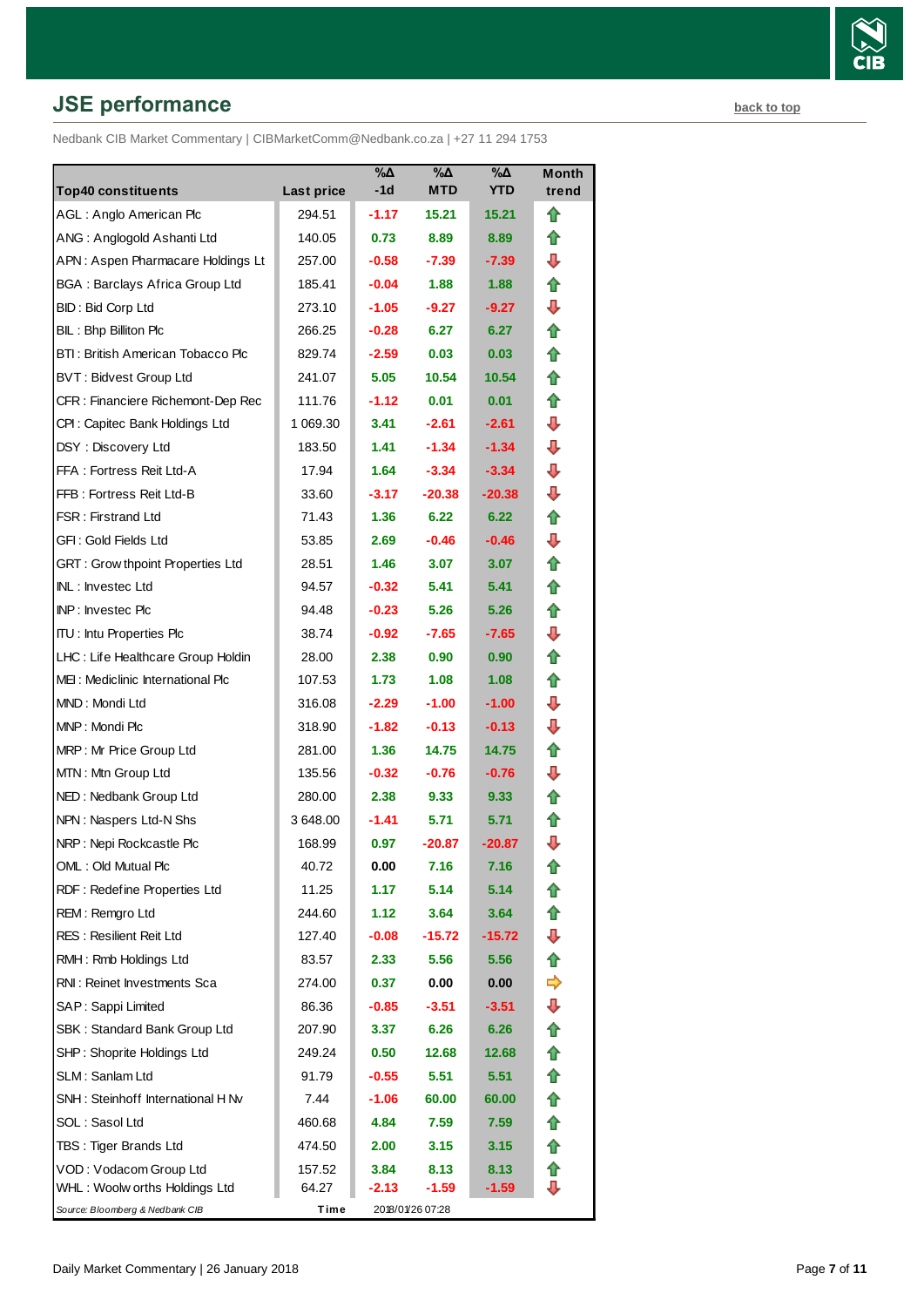

# <span id="page-7-0"></span>**Economics [back to top](#page-0-0)**

Nedbank CIB Market Commentary | CIBMarketComm@Nedbank.co.za | +27 11 294 1753

### **SA**

- SA PPI rose to 5.2% y/y in December, from 5.1% previously, in line with consensus. Key disinflationary drivers were transport equipment and non-metallic mineral products.
- However the only upside driver of PPI was petroleum and chemical products, as a result of higher imported oil and chemical costs. The higher local petrol price also placed some upside pressure on overall coke and petroleum prices.
- PPI is expected to remain below the 6% upper band over the medium term, and this will likely help anchor local headline CPI.
- If international commodity prices rise, or if the rand weakens and import prices rise, these will be key upside drivers of input costs. For now though, both PPI and CPI remain well-anchored as a result of a strong rand exchange rate.

**Synopsis: Our outlook on inflation is dovish as we expect further downside risks to the SARB's CPI profile over the medium term. The key uncertainties at this stage are the public sector wage negotiations and the trajectory of the rand. However, we need to see the rand move significantly weaker (>R1/\$) for us to become concerned about the impact on the inflation profile in 2018. We anticipate an inflation average of 4.6% in 2018 and 5% in 2019, with downside risks to our forecast over the medium term. Given our inflation expectations, we do believe the SARB will have room to cut the repo rate by a cumulative 50bps in 2H18, with the risk that these cuts materialise earlier than we expect. On the growth front, although we have seen some improvement in household consumption spending, this is not enough to meaningfully impact demand-pull inflation; hence we don't see this posing any risk to our inflation outlook. Indeed, if we were to obtain significant tax hike or fiscal consolidation in general at the Budget speech next month, this would further fuel our dovish outlook on inflation and interest rates.**

### **Europe**

- While the ECB kept interest rates unchanged and the asset purchase programme at €30 billion a month, the ECB was optimistic on growth over the medium term, despite maintaining its stance on loose monetary policy – Draghi indicated that he sees very few chances at all that interest rates could be raised this year.
- The current pace of asset purchases are due to end in September 2018, after which QE could be halved to €15 billion a month and end completely in 1H19. Interest rates are expected to remain on hold until then, with markets projecting the first rate hike sometime in 2H19.
- The euro initially strengthened on the back of these comments but pulled back in Asia trade this morning. Despite the neutral to dovish response on monetary policy, the Eurozone economy is growing well above its potential growth rate and labour market conditions have continued to improve which means that spare capacity in the economy is being depleted fast.

**Synopsis: The ECB continues to reiterate that even though the asset purchase programme will be halved this year, its continued bondbuying, holdings and reinvestments will be supportive of financial conditions and the economy over the medium term. The BOE maintains its hawkishness, which is needed as inflation remains well above the BOE target of 2%. Furthermore, the BOE sees gradual upside pressures to inflation as the economic recovery is expected to improve. This may necessitate gradual monetary policy tightening over the long run.**

#### **Japan**

- Japanese CPI accelerated to 1% y/y in December, from 0.6% previously, marginally worse than consensus of 1.1%. However the measure providing more insight into underlying inflation – the core-core CPI – remained quite muted at 0.3%.
- The main reason for headline inflation rising sharply in December was food inflation, particularly that of fresh produce, while entertainment and miscellaneous goods prices also rose marginally.
- Higher energy costs have also impacted headline inflation, however if one looks at core goods inflation, stripping out the most volatile items like food and energy, the picture remains bleak in terms of Japan's inflation outlook.

**Synopsis: The BOJ recently reduced its buying of long-dated bonds, in an effort towards gradual monetary policy normalization. However, inflation is still well below the BOJ target of 2%, but growth has surprised on the upside recently which could be slightly inflationary in the medium term. For now, despite the reduced bond buying, monetary policy is still very much accommodative, and will likely remain so for some time.**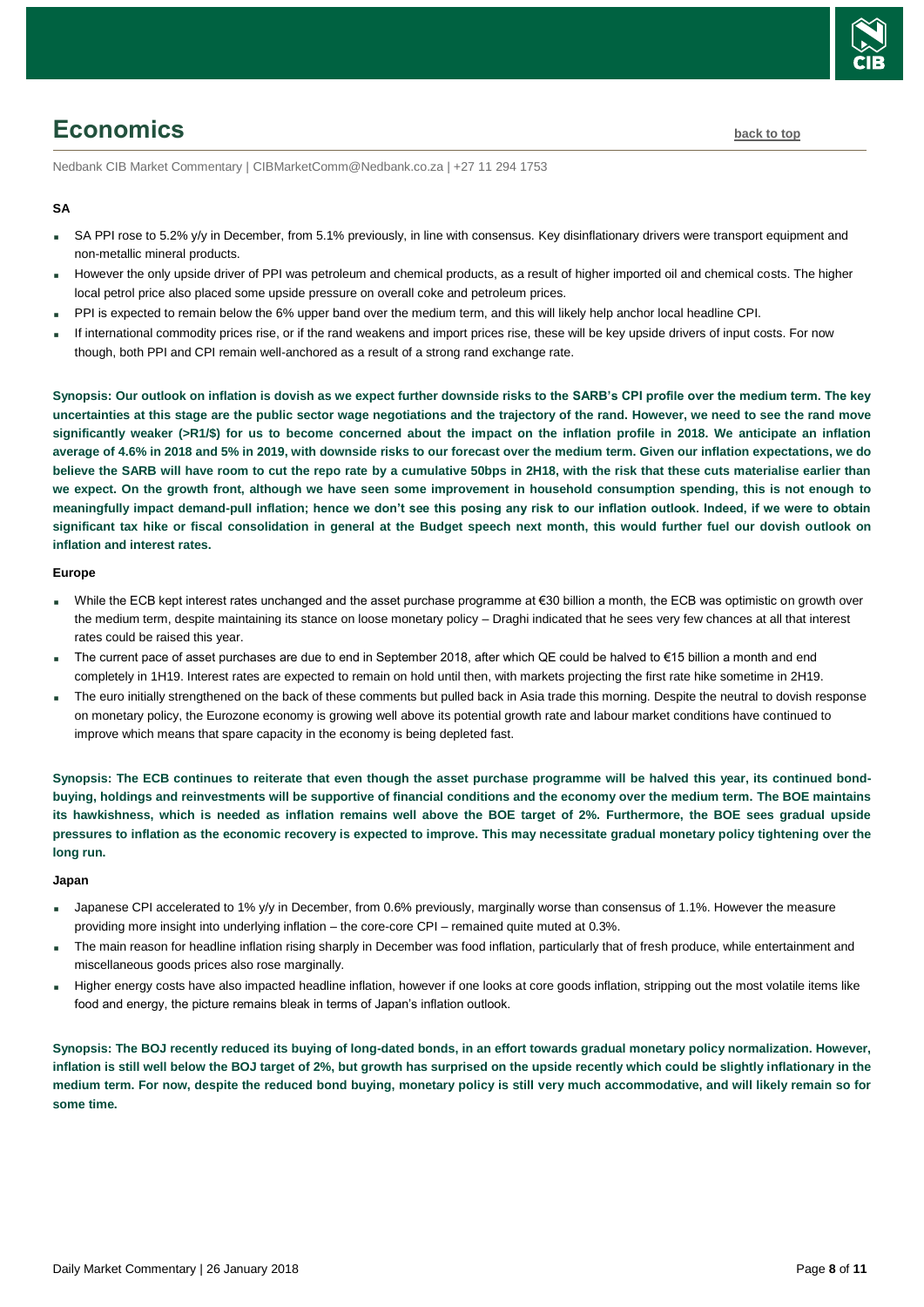

<span id="page-8-0"></span>**Economic calendar [back to top](#page-0-0)** 

Nedbank CIB Market Commentary | CIBMarketComm@Nedbank.co.za | +27 11 294 1753

|            | <b>Country Event</b> |                                      | Period           | <b>Survey</b>  | Actual         | <b>Prior</b> | <b>Revised</b> |
|------------|----------------------|--------------------------------------|------------------|----------------|----------------|--------------|----------------|
| 25-January |                      |                                      |                  |                |                |              |                |
| 11:00 AM   | GE                   | <b>IFO Business Climate</b>          | <b>JAN</b>       | 117.0          | 117.6          | 117.2        |                |
| 11:00 AM   | <b>GE</b>            | <b>IFO Current Assessment</b>        | <b>JAN</b>       | 125.3          | 127.7          | 125.4        |                |
| 11:00 AM   | <b>GE</b>            | <b>IFO Expectations</b>              | <b>JAN</b>       | 109.3          | 108.4          | 109.5        |                |
| 11:30 AM   | <b>SA</b>            | PPI YoY                              | <b>DEC</b>       | 5.20%          | 5.20%          | 5.10%        |                |
| 02:45 PM   | EC                   | <b>ECB Deposit Facility Rate</b>     | <b>JAN 25</b>    | $-0.40%$       | $-0.40%$       | $-0.40%$     |                |
| 02:45 PM   | EC                   | <b>ECB Main Refinancing Rate</b>     | <b>JAN 25</b>    | 0.00%          | 0.00%          | 0.00%        |                |
| 02:45 PM   | EC                   | <b>ECB Marginal Lending Facility</b> | <b>JAN 25</b>    | 0.25%          | 0.25%          | 0.25%        |                |
| 03:30 PM   | <b>US</b>            | Initial Jobless Claims               | <b>NOV 25</b>    | 235k           | 233k           | 220k         |                |
| 03:30 PM   | <b>US</b>            | <b>Continuing Claims</b>             | <b>NOV 18</b>    | 1925k          | 1937k          | 1952k        |                |
| 05:00 PM   | US.                  | Leading Index                        | <b>DEC</b>       | 0.50%          | 0.60%          | 0.40%        | 0.50%          |
| 05:00 PM   | US.                  | New Home Sales                       | <b>DEC</b>       | 675k           | 625k           | 733k         | 689k           |
| 05:00 PM   | <b>US</b>            | New Home Sales MoM                   | <b>DEC</b>       | $-7.90%$       | $-9.30%$       | 17.50%       | 15.00%         |
| 06:00 PM   | US                   | Kansas City Fed Manf. Activity       | <b>JAN</b>       | 14.0           | 16.0           | 14.0         |                |
| 26-January |                      |                                      |                  |                |                |              |                |
| 01:30 AM   | <b>JN</b>            | Natl CPI YoY                         | <b>DEC</b>       | 1.10%          | 0.60%          | 0.60%        |                |
| 03:30 AM   | <b>CH</b>            | <b>Industrial Profits YoY</b>        | <b>DEC</b>       | $\blacksquare$ | 10.80%         | 14.90%       |                |
| 11:00 AM   | EC                   | M3 Money Supply YoY                  | <b>DEC</b>       | 4.90%          | $\blacksquare$ | 4.90%        |                |
| 11:30 AM   | UK                   | GDP QoQ                              | 4Q A             | 0.40%          |                | 0.40%        |                |
| 11:30 AM   | UK                   | GDP YoY                              | 4QA              | 1.40%          | $\blacksquare$ | 1.70%        |                |
| 03:30 PM   | US.                  | Wholesale Inventories MoM            | DEC <sub>P</sub> | 0.39%          | $\blacksquare$ | 0.80%        |                |
| 03:30 PM   | US.                  | Advance Goods Trade Balance          | <b>DEC</b>       | USD-68.9b      |                | 00:00        |                |
| 03:30 PM   | US.                  | Cap Goods Orders Nondef Ex Air       | DEC P            | 0.6%           |                | $-0.2%$      |                |
| 03:30 PM   | US                   | Durables Ex Transportation           | DEC P            | 0.60%          |                | $-0.10%$     |                |
| 03:30 PM   | <b>US</b>            | Durable Goods Orders                 | DEC <sub>P</sub> | 0.8%           |                | 1.3%         |                |
| 03:30 PM   | <b>US</b>            | Core PCE QoQ                         | 4QA              | 1.90%          |                | 1.30%        |                |
| 03:30 PM   | US                   | <b>GDP Annualized QoQ</b>            | 4Q A             | 3.00%          |                | 3.20%        |                |
| 03:30 PM   | US                   | Personal Consumption                 | 4Q A             | 3.70%          |                | 2.20%        |                |
| 29-January |                      |                                      |                  |                |                |              |                |
| 03:30 PM   | <b>US</b>            | PCE Core YoY                         |                  | 1.57%          |                | 1.50%        |                |
| 03:30 PM   | <b>US</b>            | PCE Deflator YoY                     | <b>DEC</b>       | 1.70%          |                | 1.80%        |                |
| 03:30 PM   | <b>US</b>            | Personal Income                      | <b>DEC</b>       | 0.30%          |                | 0.30%        |                |
| 03:30 PM   | <b>US</b>            | Personal Spending                    | <b>DEC</b>       | 0.45%          |                | 0.60%        |                |
| 03:30 PM   | <b>US</b>            | Real Personal Spending               | <b>DEC</b>       | 0.00%          |                | 0.40%        |                |
| 05:30 PM   | US                   | Dallas Fed Manf. Activity            | <b>JAN</b>       | 25.3           |                | 29.7         |                |

**Source: Bloomberg 2018/01/26 07:28**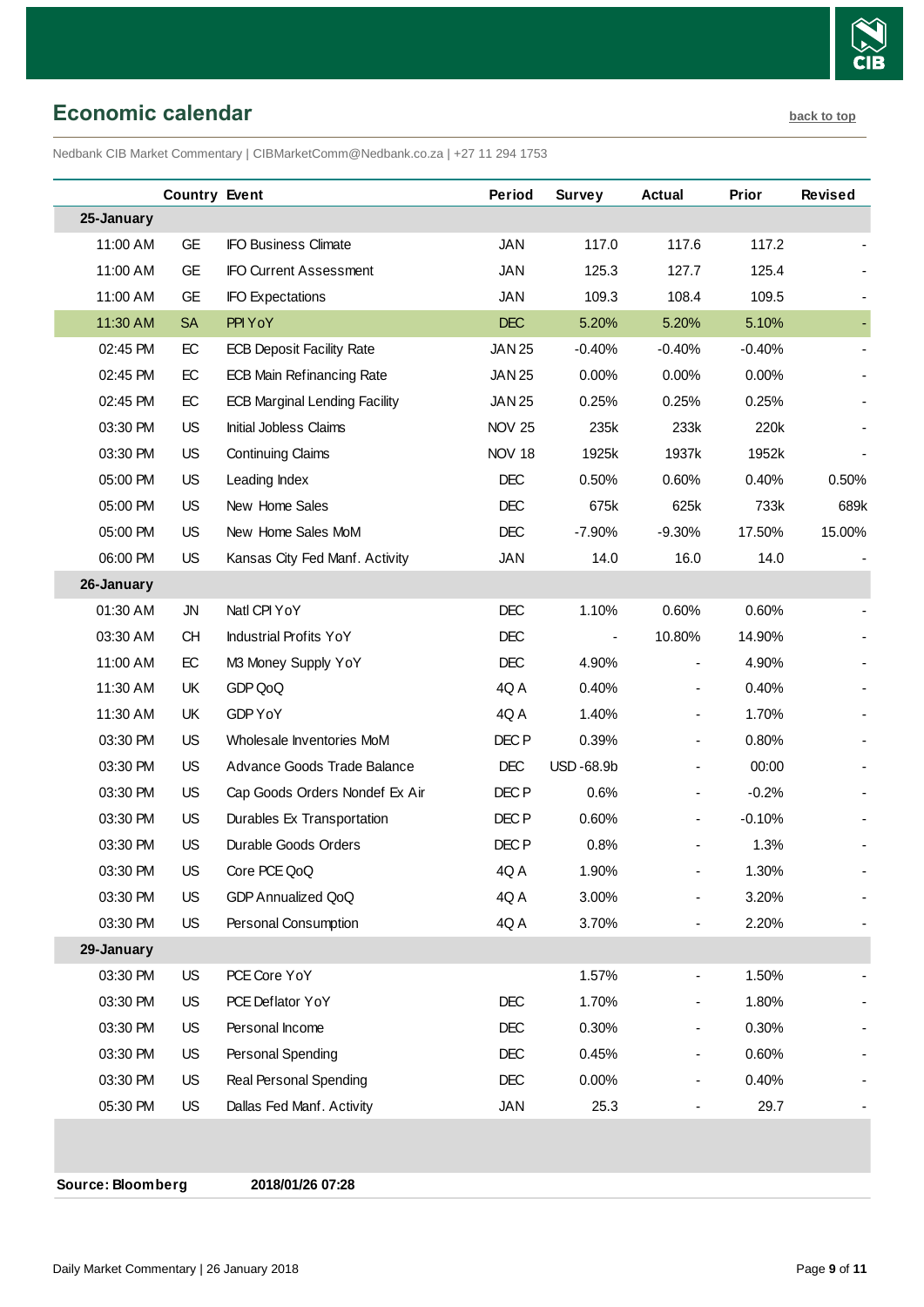

## <span id="page-9-0"></span>**Contacts**

**Treasury: Economic Analyst Reezwana Sumad** (011) 294 1753

**ALM Portfolio Management** (011) 535 4042

**Equities Sales and Distribution** (011) 535 4030/31

**Forex Institutional Sales Desk** (011) 535 4005

**Interest Rate Swaps & FRA's Trading** (011) 535 4004

**Money Market Institutional Sales Desk** (011) 535 4008

**Bond Trading** (011) 535 4021

**Forex Business Banking Sales Desk** (011) 535 4003

**Forex Retail Sales Desk** (011) 535 4020

**Money Market Business Banking Sales Desk** (011) 535 4006

**Non Soft & Soft Commodities Trading** (011) 535 4038

**Credit Derivatives**  (011) 535 4047

**Forex Corporate Sales Desk** JHB (011) 535 4002; DBN (031) 327 3000; CTN (021) 413 9300

**Inflation Trading** (011) 535 4026

**Money Market Corporate Sales Desk** JHB (011) 535 4007; DBN (031) 327 3000; CTN (021) 413 9300

**Preference shares desk** (011) 535 4072